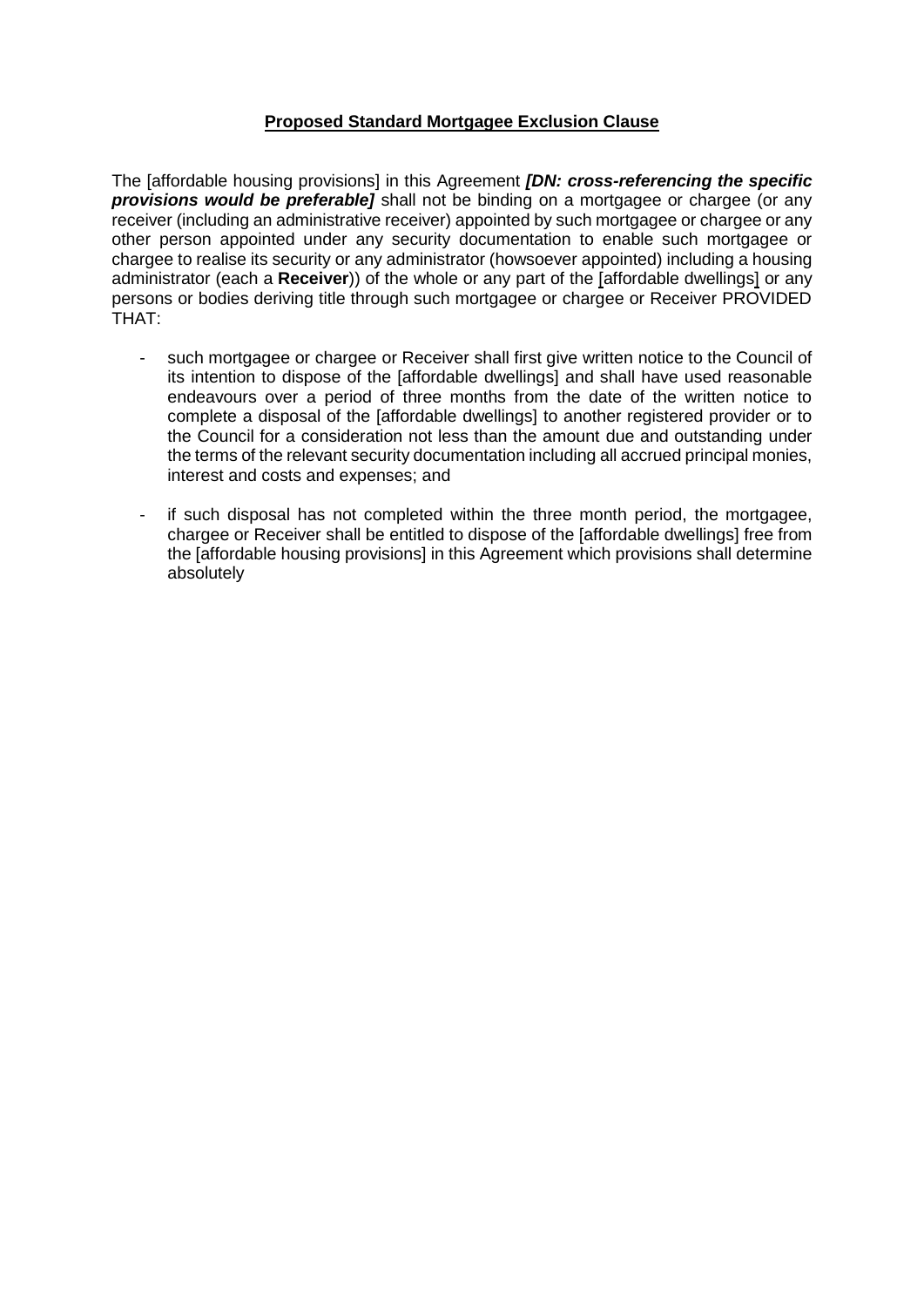

# **Appeal Decision**

Site visit made on 19 June 2018

## **by H Baugh-Jones BA(Hons) DipLA MA CMLI**

 **an Inspector appointed by the Secretary of State** 

#### **Decision date: 28 June 2018**

## **Harry Stanley House, Armfield Street, Coventry CV6 7LS Appeal Ref: APP/U4610/W/18/3196439**

- The appeal is made under section 78 of the Town and Country Planning Act 1990 against a refusal to grant planning permission.
- The appeal is made by Whitefriars Housing against the decision of Coventry City Council.
- The application Ref FUL/2017/1978, dated 28 July 2017, was refused by notice dated 3 November 2017.
- The development proposed is demolition of Harry Stanley House and construction of 15 new affordable homes, comprising of 10x 2B4P houses and 5x 3B5P houses, drainage, car parking, external works and associated other works.

#### **Decision**

 1. The appeal is allowed and planning permission is granted for demolition of Harry Stanley House and construction of 15 new affordable homes, comprising of 10x 2B4P houses and 5x 3B5P houses, drainage, car parking, external works and associated other works at Harry Stanley House, Armfield Street, Coventry dated 28 July 2017, subject to the conditions set out in the Schedule to this CV6 7LS in accordance with the terms of the application, Ref FUL/2017/1978, decision.

#### **Procedural matter**

 2. The Council adopted the Coventry Local Plan (CLP) on 6 December 2017, which policy OS10 of The Coventry Development Plan (2001) has been replaced by CLP policy IM1. I have determined the appeal on this basis. post-dates the determination of the application. The Council has confirmed that

#### **Main Issue**

3. The effects of the proposal on the provision of healthcare.

#### **Reasons**

- 4. Policy IM1 sets out that development will be expected to provide or contribute acceptable in planning terms; and physical, social and green infrastructure to support the needs associated with the development. The provision of towards provision of measures to directly mitigate its impact and make it appropriate healthcare is covered within the ambit of the policy.
- 5. University Hospitals Coventry and Warwickshire NHS Trust (the Trust) argued through the planning application consultation process that the proposal would lead to increased demand for its services.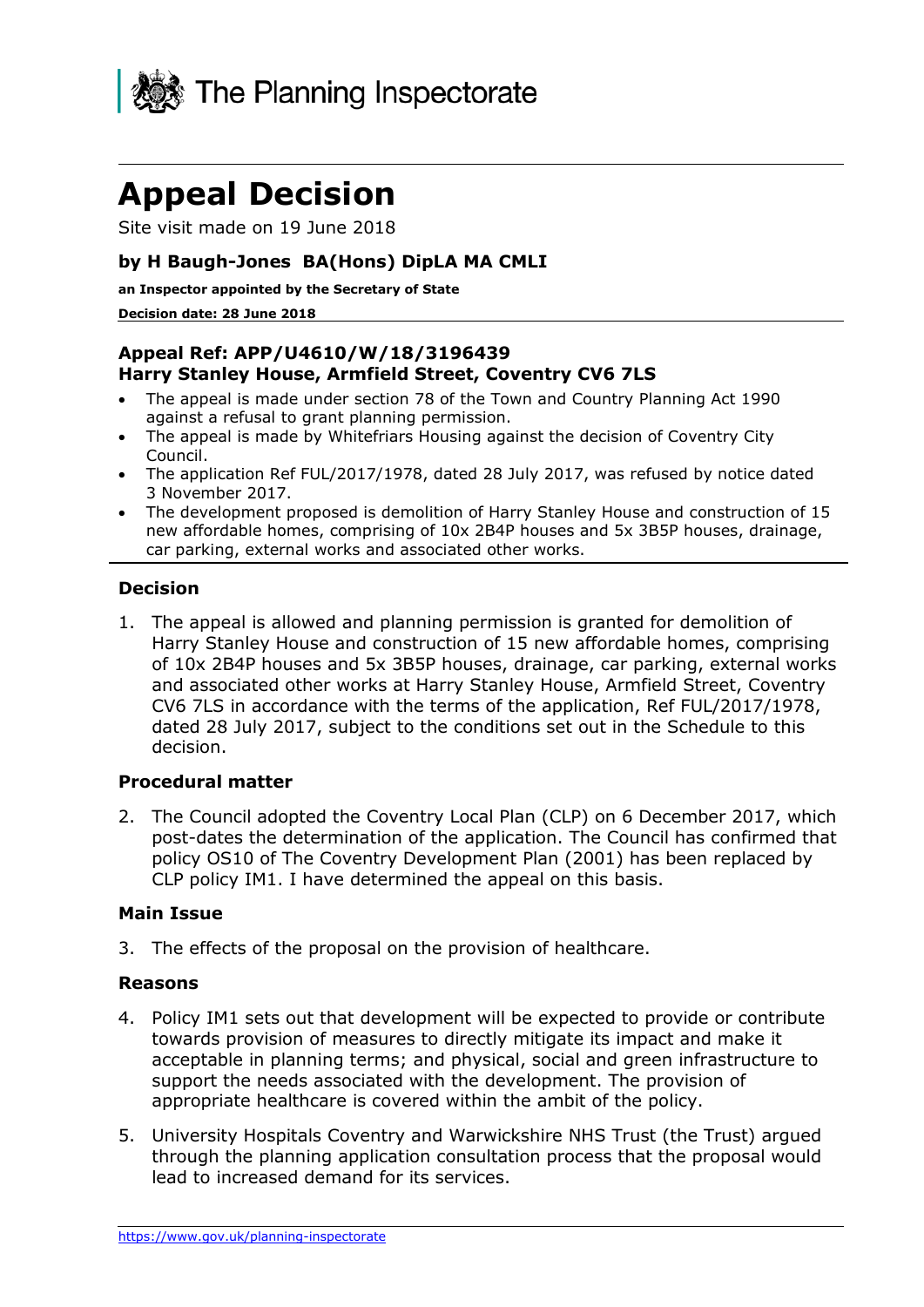- 6. Before it closed in summer 2017, Harry Stanley House was a residential development for older people. The proposal would be replace it with affordable homes that would assist in meeting latent demand for around 1,949 affordable those on waiting lists in the City and who are therefore are already resident there. I have no substantive evidence to suggest they are not already compelling evidence to suggest that there would be an unanticipated increase in the City's population as a result of the proposed development. homes in the City. The development's intended occupants would comprise accounted for in terms of the use of NHS services. Neither is there any
- 7. The Trust's evidence<sup>1</sup> clearly sets out a number of services in relation to which a financial contribution from the development is sought. These are to policy IM1. attendances, admissions, appointments and diagnostic imaging. It does not therefore appear to me that the financial contribution would be related to the provision of physical or social 'infrastructure' as couched in the supporting text
- 8. There is no clear evidence on whether the Council is seeking a contribution to generic health infrastructure. However, if this is the case, the available other developments that have been granted permission. As a result of this, the contribution would fall foul of the pooling restrictions in Regulation 123 of the evidence indicates that NHS contributions have already been secured from five Community Infrastructure Levy Regulations (CIL Regulations).
- not meet the tests in paragraph 204 of the National Planning Policy Framework (the Framework) or CIL Regulation 123. Furthermore, it would not accord with CLP policy IM1. 9. For the above reasons, the financial contribution sought for healthcare would

## **Planning Obligations**

- 10. The proposed development would be solely for affordable housing. This would be secured by a Section 106 Agreement by way of a Unilateral Undertaking (UU).
- 11. However, the proposed number of dwellings falls below the threshold of 25 set out in CLP policy H6. Consequently, there is no development plan policy requirement for the provision of on-site affordable housing or a financial planning terms and thus, it does not meet the tests in paragraph 204 of the Framework. contribution towards its provision elsewhere in Coventry. The planning obligation is not therefore necessary to make the development acceptable in
- Framework. 12. For these reasons, the UU does not form a reason for the grant of planning permission in this appeal and I do not consider it further.

# **Conditions**

- amended some of the suggested wordings for clarity and to ensure compliance with Framework paragraph 206 and Planning Practice Guidance. 13. I have considered the Council's suggested conditions. Where necessary, I have
- 14. I have imposed a condition specifying the relevant drawings as this provides certainty. A materials pre-commencement condition is necessary in order to

<sup>-</sup> $1$  Appendix 3 of the Trust's planning application consultation response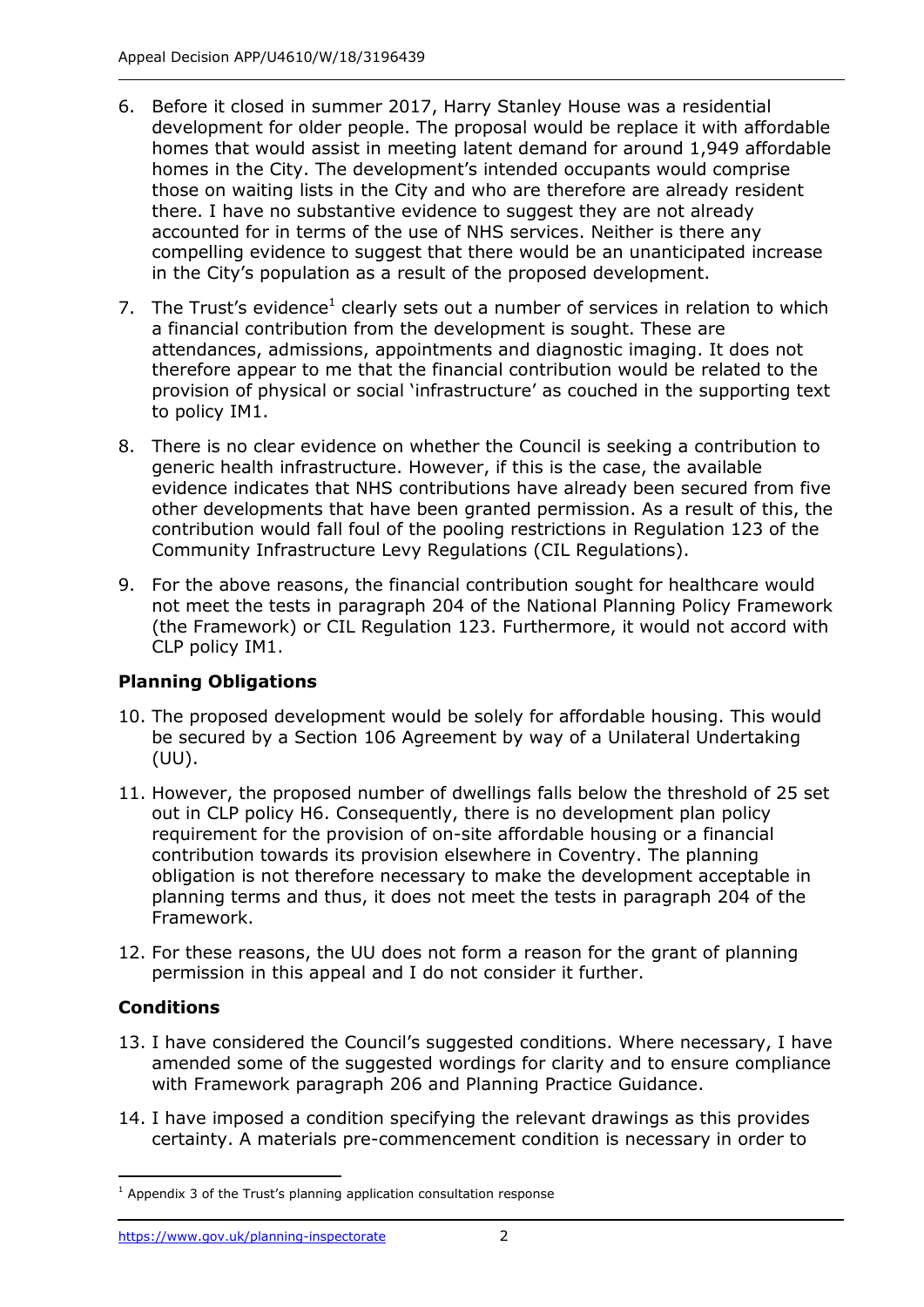safety and local amenity. A condition relating to hard and soft landscaping is However, it is not appropriate for the development to be occupied before and footpaths are integral to a satisfactory and safe living environment. Thus these works need to be completed prior to occupation of the development and I have worded the condition accordingly. For clarity, I have imposed a suite of desirable, it is not necessary to require landscaping to be carried out in ensure the appearance of the development is satisfactory. A condition relating to a Construction Method Statement is necessary in the interests of highway necessary to ensure the appearance of the development is satisfactory. completion of hard landscape works as the provision of boundary treatments landscape conditions rather than the single one suggested. Whilst it might be accordance with British Standards.

- drawing and I do not consider further details are required. I have worded the combined access and parking condition. However, the requirement for parking provision can be adequately secured by reference to the Site Layout plan. Although the access road is also shown on that plan, I have imposed a condition requiring the approval of construction details in the interests of highway safety. In the interests of amenity, I have imposed a condition relating to the protection of retained trees but in a more precise form than suggested 15. Cycle storage details are adequately set out on the approved Site Layout condition relating to cycle storage accordingly. The Council has suggested a by the Council.
- 16. I have considered the suggested drainage condition, which in many respects is imprecise and thus unenforceable. In particular, and having regard to the site's sewers would be unable to cope with the surface water and sewage from the development. I have therefore imposed a more focussed and precise drainage out in the application consultation responses. previous residential use, there is no evidence from consultees that the existing condition in the interests of providing adequate means of drainage to protect the water environment. The imposed condition reflects the requirements set
- 17. The Council has suggested a condition relating to boilers or Combined Heat and Power Systems in accordance with CLP policy EM6. However, notwithstanding that it is CLP policy EM7 that relates to air quality, there is nothing in the policy that specifically requires heating installations to conform to a particular standard. I have not been made aware of any requirement for the appellant to have provided an air quality assessment and indeed I do not have one before me. However, having had regard to the comments of the Council's Environmental Health Officer, I have imposed a condition relating to the Framework. For the same reasons, I have imposed a condition requiring the clearly identifies allocated parking for each dwelling so I do not consider it necessary to provide more than one charging point for each dwelling and which could also adequately serve visitors. provision of heating systems in light of the climate change objectives of the provision of charging points for electric vehicles. However, the Site Layout plan
- 18. Given the residential nature of the existing development, I am not convinced health and the environment, I have imposed a less onerous version of the that the somewhat onerous suite of conditions suggested by the Council in relation to contamination is necessary or reasonable. It is also imprecise as it refers to a number of receptors that have no relationship to the appeal proposal or its local environment. In the interests of safeguarding human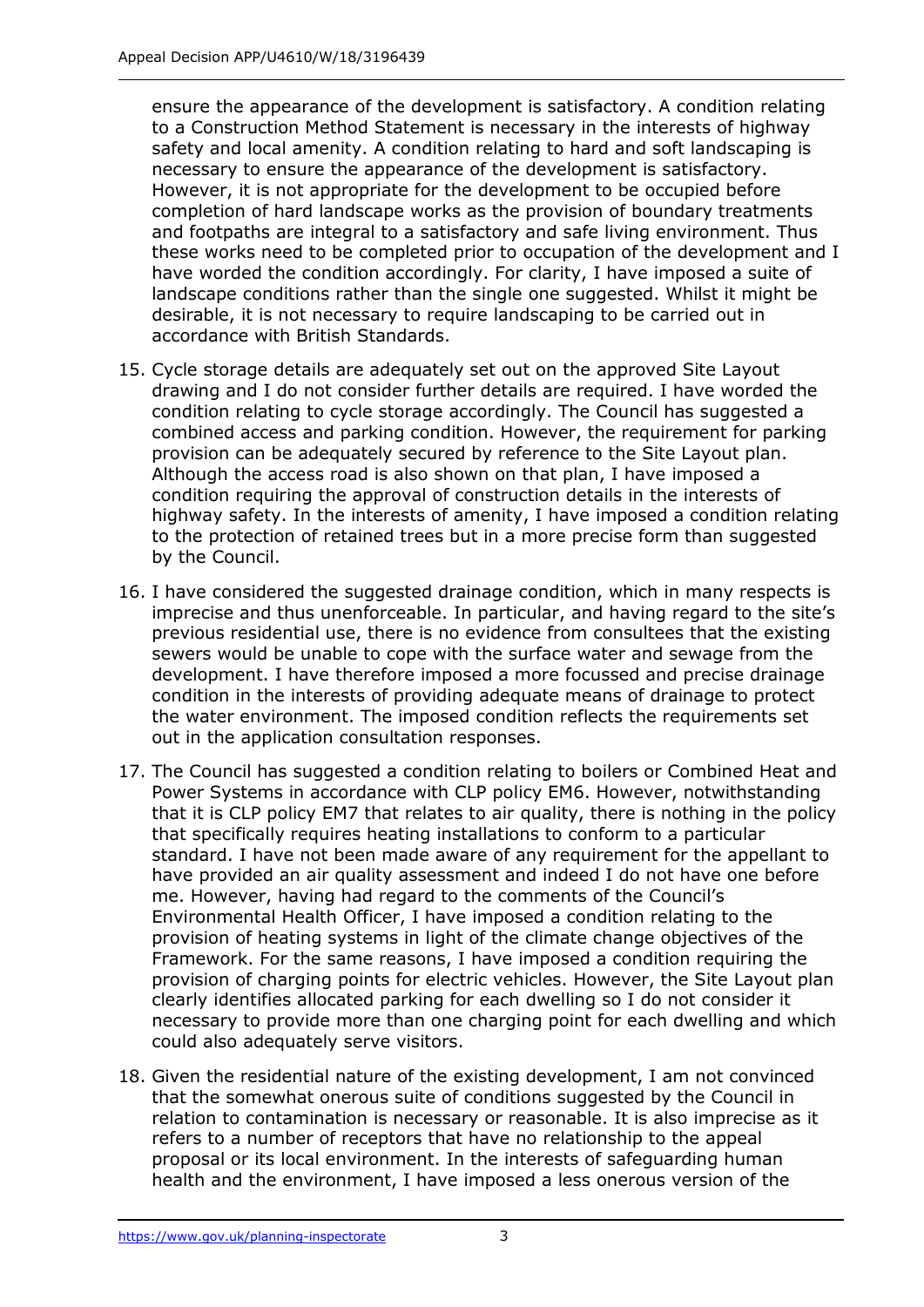condition which will ensure contamination is identified and adequately dealt with.

- with. 19. The appellant's Preliminary Ecological Appraisal (dated May 2017) identified low existing building itself. However, a considerable period of time has passed since the closure of Harry Stanley House and in that time circumstances may have a precautionary approach and have imposed a condition accordingly. Similarly, it is necessary to impose a condition relating to clearance and development taking place outside the bird nesting season. In the interests of biodiversity, a condition relating to the provision of bird and bat boxes is imposed. It is unclear how the Council envisages an ecological landscape scheme but in any replacement tree species. In order to ensure a satisfactory living environment a condition is necessary in relation to noise. to negligible potential for bat roosts either in the trees on the site or in the changed. Given the protected status of bats, I consider it appropriate to adopt case, there is provision for this within the requirements of conditions 5-7. The same is the case in relation to the Council's suggested condition relating to
- removal of certain permitted development rights. However, the exceptional circumstances to justify such a course of action have not been made out to me. Furthermore, I am not aware of any such restriction applying to other rights would not meet the relevant tests and is not justified in this case. 20. Finally, I have considered the Council's suggested condition relating to the surrounding development. Accordingly, the removal of permitted development

## **Conclusion**

 21. For the above reasons, the proposal would not adversely affect the provision of healthcare and the appeal succeeds.

*Hayden Baugh-Jones* 

Inspector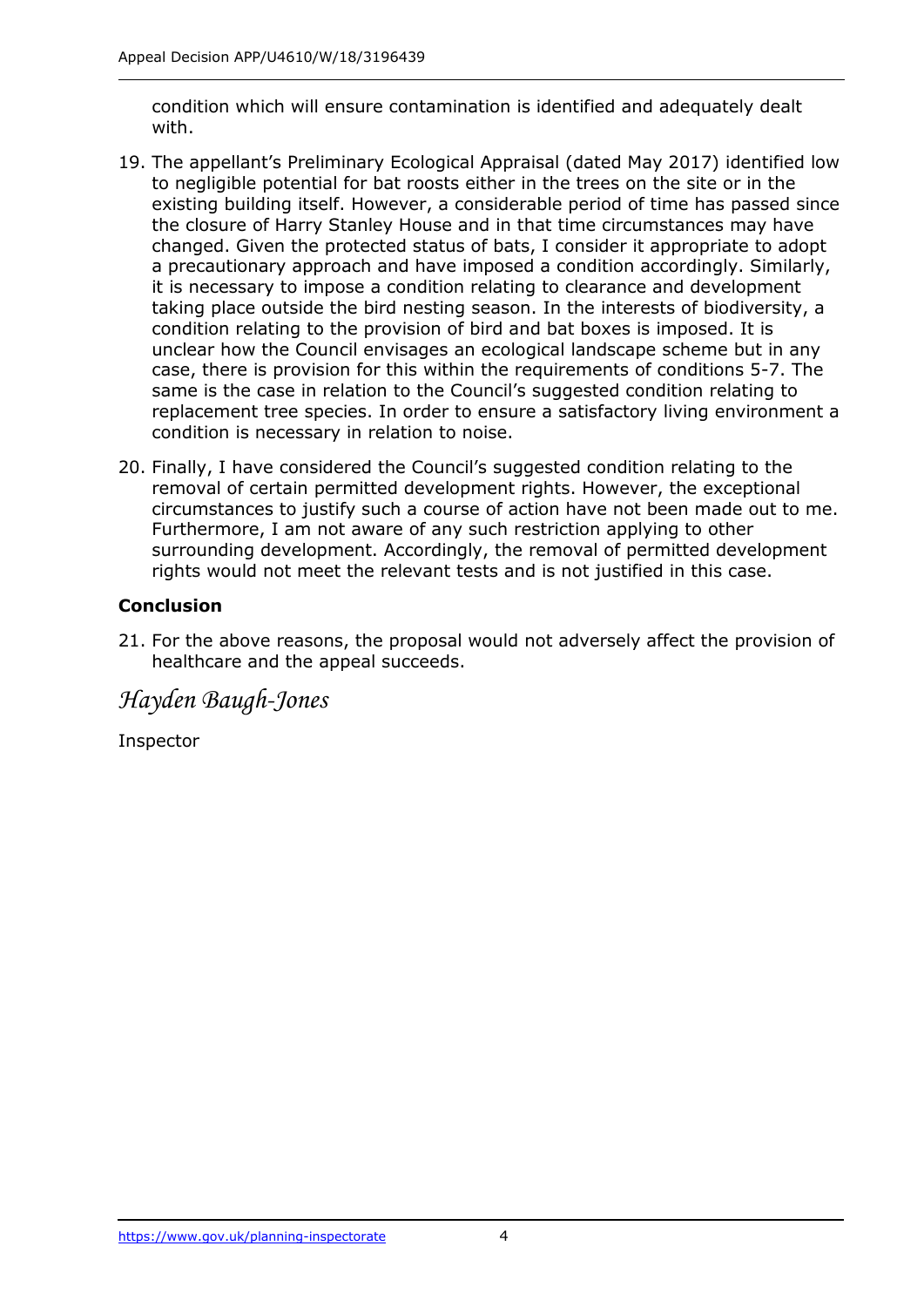## **SCHEDULE OF CONDITIONS**

- 1) The development hereby permitted shall begin not later than 3 years from the date of this decision.
- 2) The development hereby permitted shall be carried out in accordance 04-11; Topographical Survey Drawing No S219 715; External Levels Drawing No B17217-200 Rev P2; Drainage Strategy Drawing No B17217- 201 Rev P2; Site Layout Drawing No 1542-04-10C; 2B4P House Floor Plans, Elevations, Roof Plan & Section Drawing No 1542-04-12B; 3B5P Wide Frontage House Floor Plans, Elevations, Roof Plan & Section Drawing No 1542-04-13A; 3B5P Splayed House Floor Plans, Elevations, Roof Plan & Section Drawing No 1542-04-14C; Street Scenes Drawing No with the following approved plans: Site Location Plan Drawing No 1542- 1542-04-16C.
- 3) No development shall take place until samples of all external facing materials have been submitted to and approved by the local planning authority in writing. The relevant works shall be carried out in accordance with the approved sample details.
- 4) No development shall take place, including any works of demolition, until a Construction Method Statement has been submitted to, and approved in writing by the local planning authority. The Statement shall provide for:
	- i) the parking of vehicles of site operatives and visitors;
	- ii) loading and unloading of plant and materials;
	- iii) storage of plant and materials used in constructing the development;
	- iv) the erection and maintenance of security hoarding including decorative displays and facilities for public viewing, where appropriate;
	- v) wheel washing facilities;
	- vi) measures to control the emission of dust and dirt during construction;
	- vii) a scheme for recycling/disposing of waste resulting from demolition and construction works;
	- viii) delivery, demolition and construction working hours.

 The approved Construction Method Statement shall be adhered to throughout the construction period for the development.

- 5) No development shall commence until details of both hard and soft landscape works have been submitted to and approved in writing by the local planning authority. These details shall include:
	- i) boundary treatments including walls, railings and gates;
	- ii) pedestrian access and circulation areas;
	- iii) porous hard surfacing materials
- plant and grass establishment); schedules of plants noting species, plant supply sizes and proposed numbers/densities where appropriate. 6) Details of soft landscape works shall include planting plans; written specifications (including cultivation and other operations associated with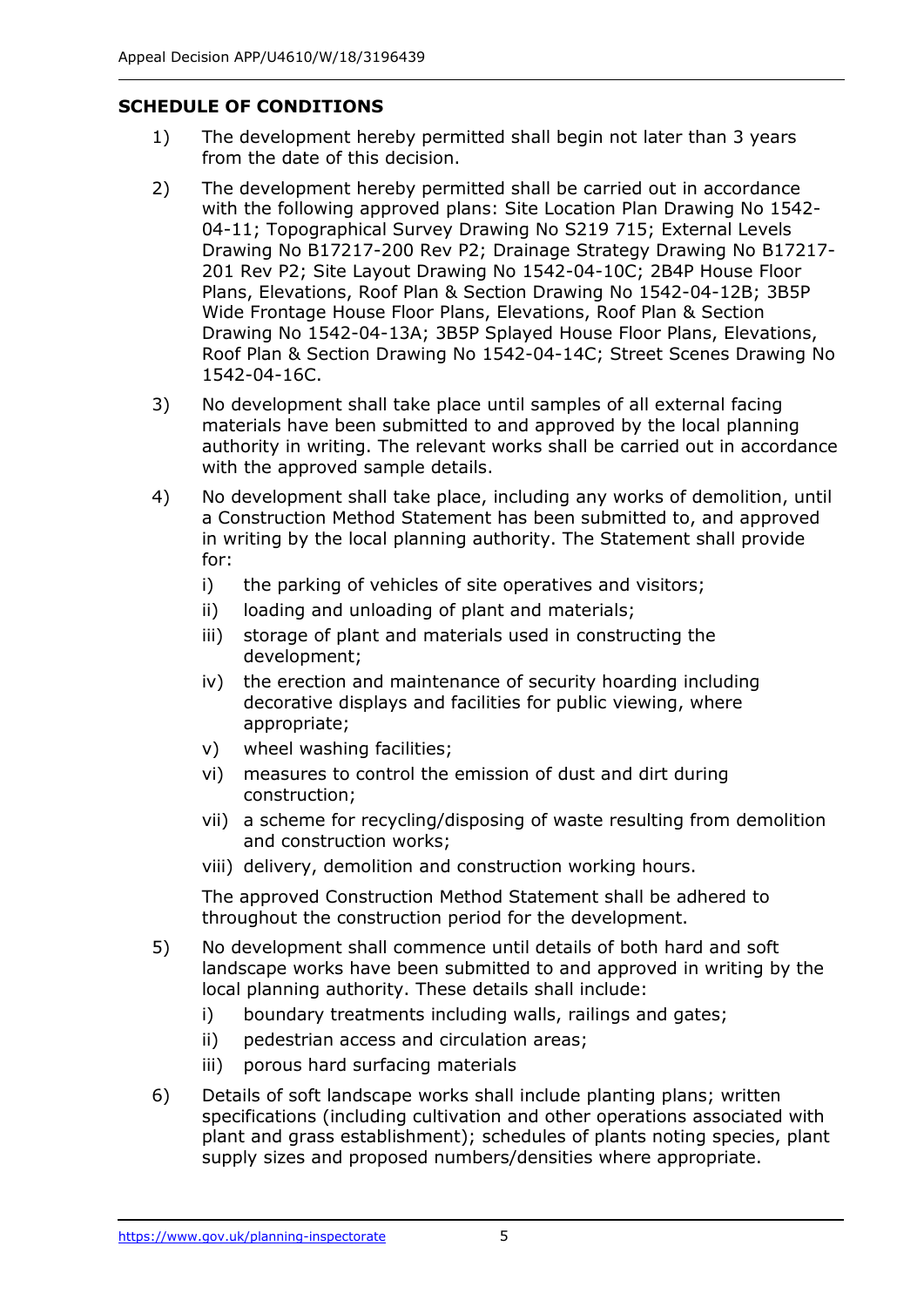- 7) All planting, seeding or turfing comprised in the approved details of landscaping shall be carried out in the first planting and seeding seasons development, whichever is the sooner; and any trees or plants which within a period of 5 years from the completion of the development die, are removed or become seriously damaged or diseased shall be replaced in the next planting season with others of similar size and species. following the occupation of the buildings or the completion of the
- 8) No dwelling shall be occupied until space has been laid out within the site in accordance with drawing no. 1542-04-10C for bicycles to be parked and that space shall thereafter be kept available for the parking of bicycles.
- 9) Notwithstanding the details on drawing no. 1542-04-10C, before the development is occupied the access road serving the development shall be provided in accordance with details that shall have first been submitted to and approved in writing by the local planning authority. No dwelling shall be occupied until the access road has been constructed in accordance with the approved details.
- 10) No dwelling shall be occupied until space has been laid out within the site in accordance with drawing no. 1542-04-10C for cars to be parked and that space shall thereafter be kept available at all times for the parking of vehicles.
- 11) No site clearance, preparatory work or development shall take place until statement) in accordance with paragraphs 5.5 and 6.1 of British Standard Recommendations (or in an equivalent British Standard if replaced) shall have been submitted to and approved in writing by the local planning authority. The scheme for the protection of the retained trees shall be a scheme for the protection of the retained trees (the tree protection plan) and the appropriate working methods (the arboricultural method BS 5837: Trees in relation to design, demolition and construction carried out as approved.

 In this condition "retained tree" means an existing tree which is to be retained in accordance with the approved plans and particulars.

- 12) Notwithstanding the details on drawing no. B17217-201 Rev P2, no building hereby permitted shall be occupied until surface water drainage works and works for the disposal of sewage have been implemented in accordance with details that shall have been submitted and approved in writing by the local planning authority. Surface water drainage details shall include:
	- i) provisions to prevent an increase in flood risk on the site and off the site during construction;
	- ii) provisions to manage the development discharge rate to a limiting value of 5.0 l/s off site;
	- iii) provision for water re-use systems for the buildings;
	- water to the public highway; and iv) details of measures to ensure that there is no discharge of surface
	- v) over-land flow routes in the event of exceedance or blockage to the drainage system including details of how the buildings will be protected in such an event.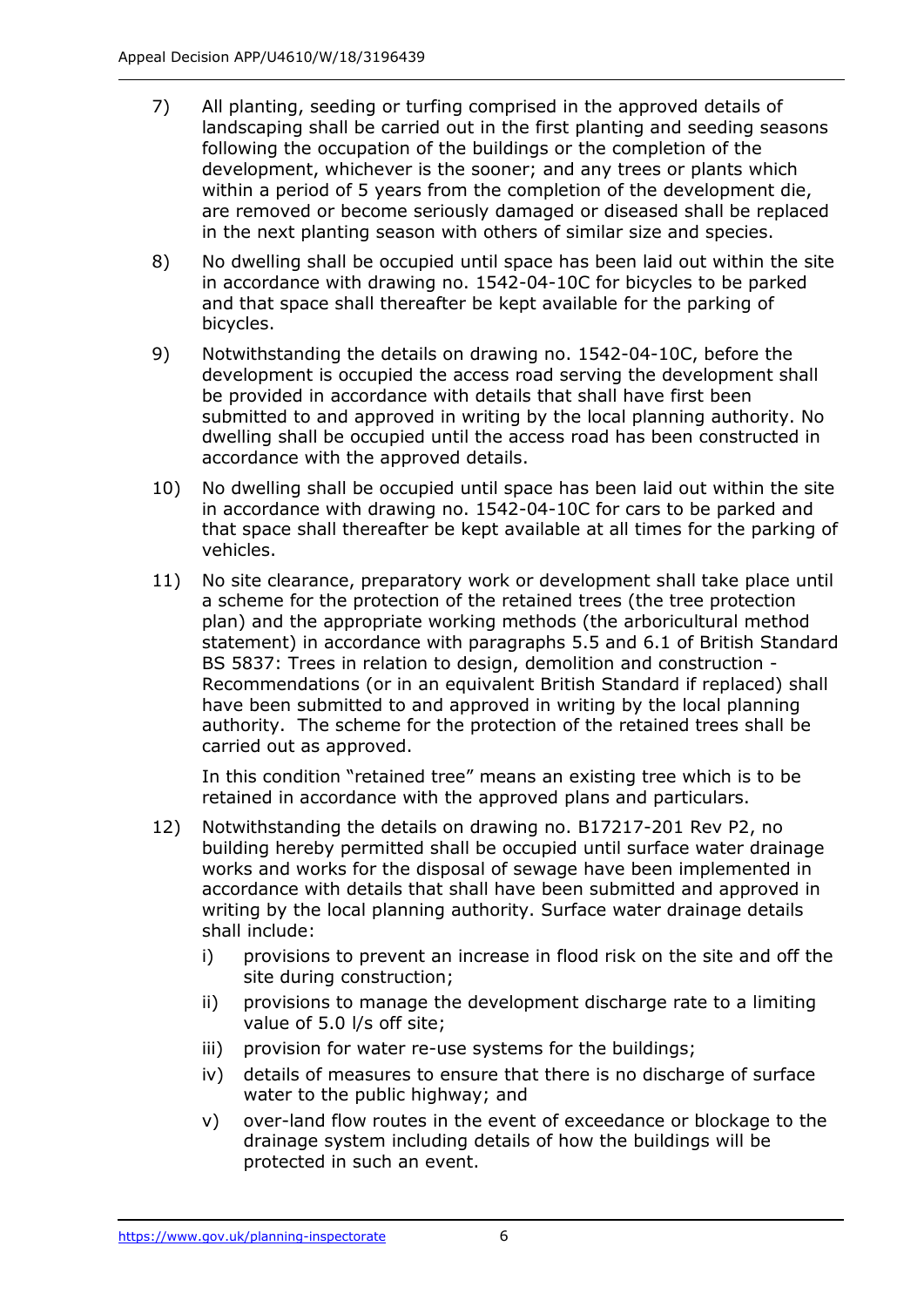Before any details are submitted to the local planning authority an assessment shall be carried out of the potential for disposing of surface water by means of a sustainable drainage system, having regard to Defra's non-statutory technical standards for sustainable drainage systems (or any subsequent version), and the results of the assessment shall have been provided to the local planning authority. Where a sustainable drainage scheme is to be provided, the submitted details shall:

- i) provide information about the design storm period and intensity, the method employed to delay and control the surface water discharged receiving groundwater and/or surface waters; from the site and the measures taken to prevent pollution of the
- ii) include a timetable for its implementation; and,
- iii) provide a management and maintenance plan for the lifetime of the any public authority or statutory undertaker and any other development which shall include the arrangements for adoption by arrangements to secure the operation of the scheme throughout its lifetime.
- 13) Any heating systems serving the development shall meet a dry NOx emission rate of 40mg/kWh.
- 14) The development shall not be occupied until charging points for electric vehicles have been provided for each dwelling. The vehicle charging points shall thereafter be retained for those purposes.
- 15) No development shall commence until an assessment of the risks posed by any contamination, carried out in accordance with British Standard BS 10175: Investigation of potentially contaminated sites - Code of Practice and the Environment Agency's Model Procedures for the Management of Land Contamination (CLR 11) (or equivalent British Standard and Model Procedures if replaced), shall have been submitted to and approved in writing by the local planning authority. If any contamination is found, a report specifying the measures to be taken, including the timescale, to shall be submitted to and approved in writing by the local planning measures and timescale and a verification report shall be submitted to and approved in writing by the local planning authority. If, during the course of development, any contamination is found which has not been previously identified, work shall be suspended and additional measures for its remediation shall be submitted to and approved in writing by the local planning authority. The remediation of the site shall incorporate the approved additional measures and a verification report for all the remediation works shall be submitted to the local planning authority within 14 days of the report being completed and approved in writing by the local planning authority. remediate the site to render it suitable for the approved development authority. The site shall be remediated in accordance with the approved
- 16) No development including demolition works shall take place until surveys of the trees and buildings within the site for potential bat roosts have been undertaken. Should evidence of bat species be found, a suitable in writing by the local planning authority. The approved plan shall be avoidance or licensed mitigation plan shall be submitted to and approved